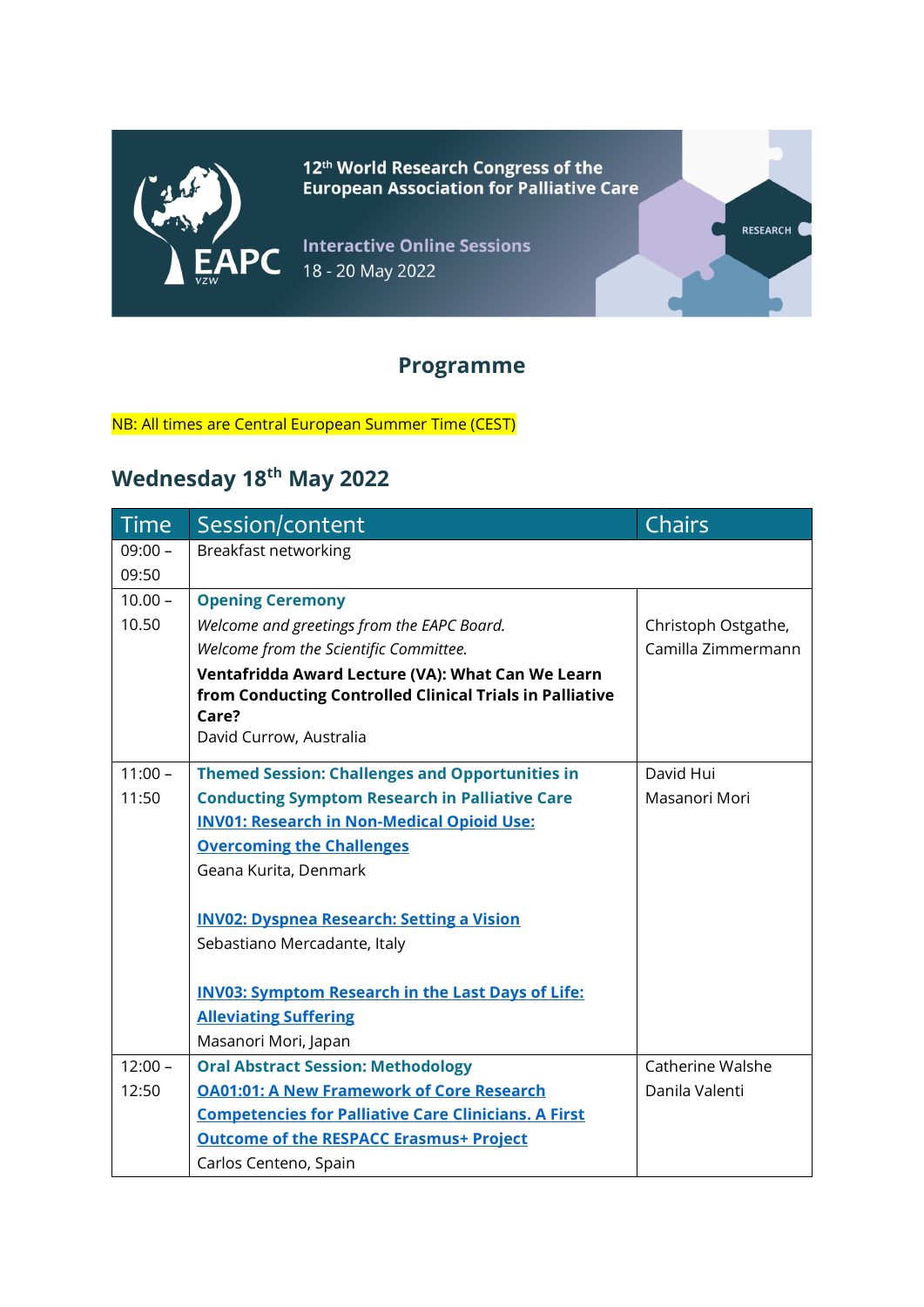|           | <b>OA01:02: Validation of the Death Literacy Index in a</b><br><b>Representative UK Sample</b><br>Lisa Graham-Wisener, UK<br><b>OA01:03: Validation of 'Care of the Dying Evaluation'</b><br>(CODE™), a Post-Bereavement Tool, within an<br><b>International Context</b><br>Catriona R Mayland, UK<br><b>OA01:04: Methodological Issues and Challenges in</b><br>Designing and Conducting Research at the End Of Life: |                    |
|-----------|------------------------------------------------------------------------------------------------------------------------------------------------------------------------------------------------------------------------------------------------------------------------------------------------------------------------------------------------------------------------------------------------------------------------|--------------------|
|           | <b>Findings of Qualitative and Textual Evidence from</b>                                                                                                                                                                                                                                                                                                                                                               |                    |
|           | Researchers <sup>®</sup> Perspective<br>Karolina Vlcova, Czech Republic                                                                                                                                                                                                                                                                                                                                                |                    |
|           |                                                                                                                                                                                                                                                                                                                                                                                                                        |                    |
|           | <b>OA01:05: Identifying Dutch Hospitalized Patients with a</b>                                                                                                                                                                                                                                                                                                                                                         |                    |
|           | <b>Limited Life Expectancy and Palliative Care Team</b>                                                                                                                                                                                                                                                                                                                                                                |                    |
|           | <b>Involvement: A Flashmob Study</b>                                                                                                                                                                                                                                                                                                                                                                                   |                    |
| $13:00 -$ | Pauline de Graeff, Netherlands<br><b>Lunchtime and Networking</b>                                                                                                                                                                                                                                                                                                                                                      |                    |
| 13:50     |                                                                                                                                                                                                                                                                                                                                                                                                                        |                    |
| $13:00 -$ | <b>Lunchtime Meeting</b>                                                                                                                                                                                                                                                                                                                                                                                               | Morena Shkodra     |
| 13:50     | <b>EAPC Research Network Junior Forum</b>                                                                                                                                                                                                                                                                                                                                                                              | Arunangshu Ghoshal |
|           | 'Everything you wanted to know about research, but were<br>afraid to ask'                                                                                                                                                                                                                                                                                                                                              |                    |
|           | With guests Camilla Zimmermann and Christoph Ostgathe                                                                                                                                                                                                                                                                                                                                                                  |                    |
|           |                                                                                                                                                                                                                                                                                                                                                                                                                        |                    |
| $14:00 -$ |                                                                                                                                                                                                                                                                                                                                                                                                                        |                    |
|           | <b>Plenary (PL01)</b>                                                                                                                                                                                                                                                                                                                                                                                                  | Karl Bitschnau     |
| 14:50     | A Divine Intervention to Reduce Black-White Disparities                                                                                                                                                                                                                                                                                                                                                                | Julia Downing      |
|           | in End-stage Cancer Care                                                                                                                                                                                                                                                                                                                                                                                               |                    |
|           | Holly Prigerson, USA                                                                                                                                                                                                                                                                                                                                                                                                   |                    |
|           | Journal of Palliative Medicine: Paper of the Year Award                                                                                                                                                                                                                                                                                                                                                                |                    |
| $15:00 -$ | <b>Themed Session: Palliative Care Research in the 21st</b>                                                                                                                                                                                                                                                                                                                                                            | Christoph Ostgathe |
| 15:50     | <b>Century</b>                                                                                                                                                                                                                                                                                                                                                                                                         | Geana Kurita       |
|           | INV04: Can we Really Count on Big Data to Advance                                                                                                                                                                                                                                                                                                                                                                      |                    |
|           | <b>Palliative Care Research?</b>                                                                                                                                                                                                                                                                                                                                                                                       |                    |
|           | Lucas Morin, France                                                                                                                                                                                                                                                                                                                                                                                                    |                    |
|           | <b>INV05: Machine Learning in Palliative Care</b>                                                                                                                                                                                                                                                                                                                                                                      |                    |
|           | Charlotta Lindvall, USA                                                                                                                                                                                                                                                                                                                                                                                                |                    |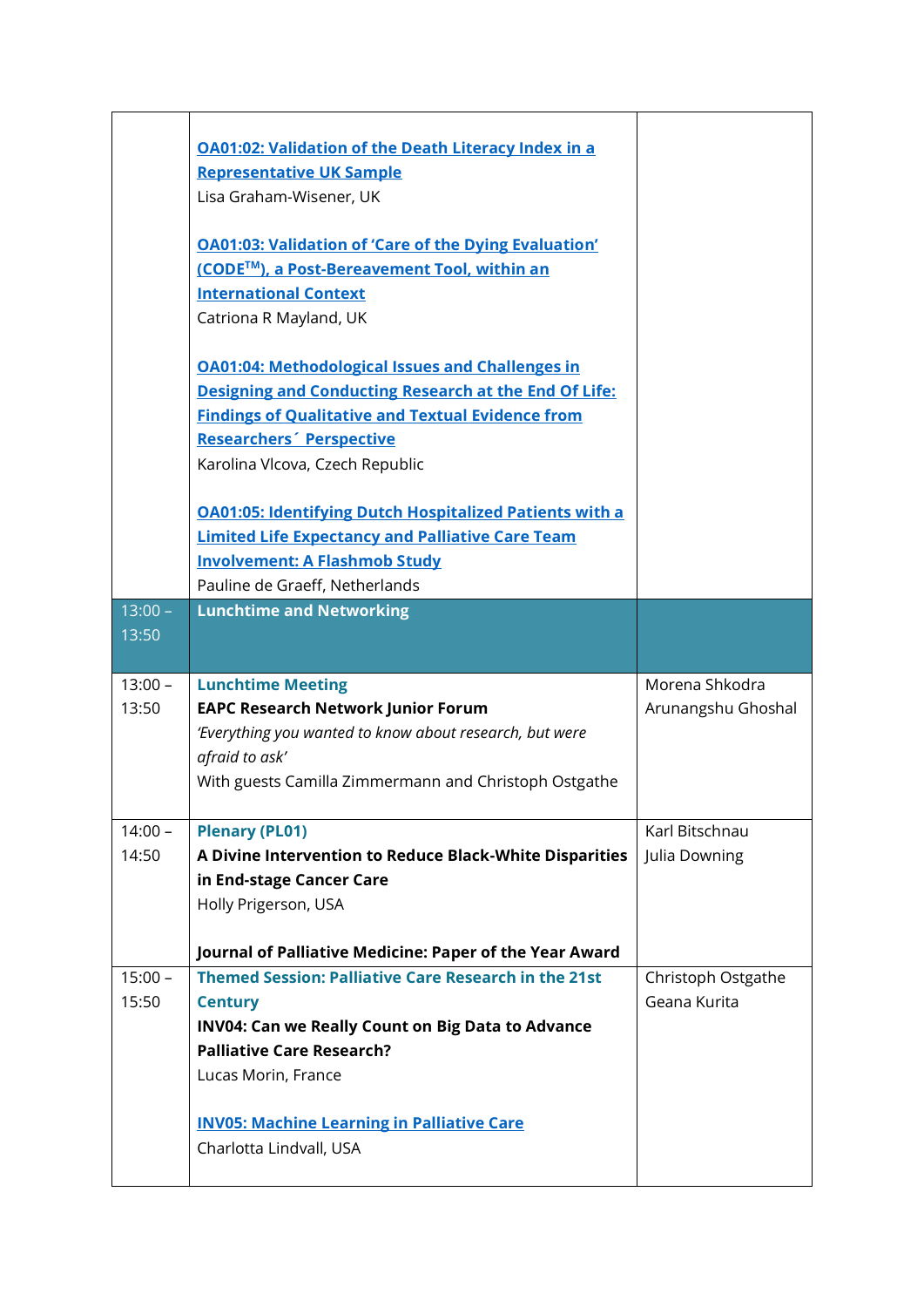|           | <b>INV06: Is There a Role for New Technologies in</b>          |                       |
|-----------|----------------------------------------------------------------|-----------------------|
|           | <b>Palliative Care?</b>                                        |                       |
|           | Tobias Steigleder, Germany                                     |                       |
| $16:00 -$ | <b>Oral Abstract Session: Cancer</b>                           | Augusto Caraceni      |
| 16:50     | <b>OA02:01: Stakeholder Involvement in Formulation of</b>      | Minna Hokka           |
|           | <b>Guideline Questions: Findings from the AINO/SICP/SIN</b>    |                       |
|           | <b>Guidelines on Palliative Care in Adults with Glioma</b>     |                       |
|           | Simone Veronese, Italy                                         |                       |
|           |                                                                |                       |
|           | <b>OA02:02: Experiences and Perspectives of Patients with</b>  |                       |
|           | <b>Advanced Cancer and (Healthcare) Professionals</b>          |                       |
|           | <b>Regarding Work Resumption and Retention</b>                 |                       |
|           | Linda Brom, Netherlands                                        |                       |
|           |                                                                |                       |
|           | <b>OA02:03: Reducing Emergency Department Use for</b>          |                       |
|           | <b>Ambulatory Oncology Patients Requiring Palliative</b>       |                       |
|           | <b>Care: A Quality Improvement Initiative</b>                  |                       |
|           | Lise Huynh, Canada                                             |                       |
|           |                                                                |                       |
|           | <b>OA02:04: Cognitive Concerns, Illness Intrusiveness, and</b> |                       |
|           | <b>Quality of Life in Patients with Brain Metastases</b>       |                       |
|           | Ivy Cho, Canada                                                |                       |
|           |                                                                |                       |
|           | <b>OA02:05: Surprise Question and Performance Status</b>       |                       |
|           | <b>Indicate Urgency of Palliative Care Needs in Patients</b>   |                       |
|           | with Advanced Cancer at the Emergency Department: A            |                       |
|           | <b>Cohort Study</b>                                            |                       |
|           | Mary-Joanne Verhoef, Netherlands                               |                       |
| $17:00 -$ | <b>Oral Abstract Session: Symptom Management</b>               | Gert Huysmans         |
| 17:50     | <b>OA03:01: An Observational Study of the Use of 48-hour</b>   | <b>Sandra Martins</b> |
|           | <b>Continuous Subcutaneous Infusions in a Community</b>        | Pereira               |
|           | <b>Specialist Palliative Care Setting</b>                      |                       |
|           | Maria Walsh, Ireland                                           |                       |
|           | <b>OA03:02: Prognostic Indicators in Cancer Pain: Towards</b>  |                       |
|           | an Improved Classification System                              |                       |
|           | Morena Shkodra, Italy                                          |                       |
|           |                                                                |                       |
|           | <b>OA03:03: A Feasibility Cluster Randomised Controlled</b>    |                       |
|           | <b>Trial of Paramedic-Administered Breathlessness</b>          |                       |
|           | <b>Management Intervention for Acute-On-Chronic</b>            |                       |
|           | <b>Breathlessness (BREATHE): Study Findings</b>                |                       |
|           | Ann Hutchinson, UK                                             |                       |
|           |                                                                |                       |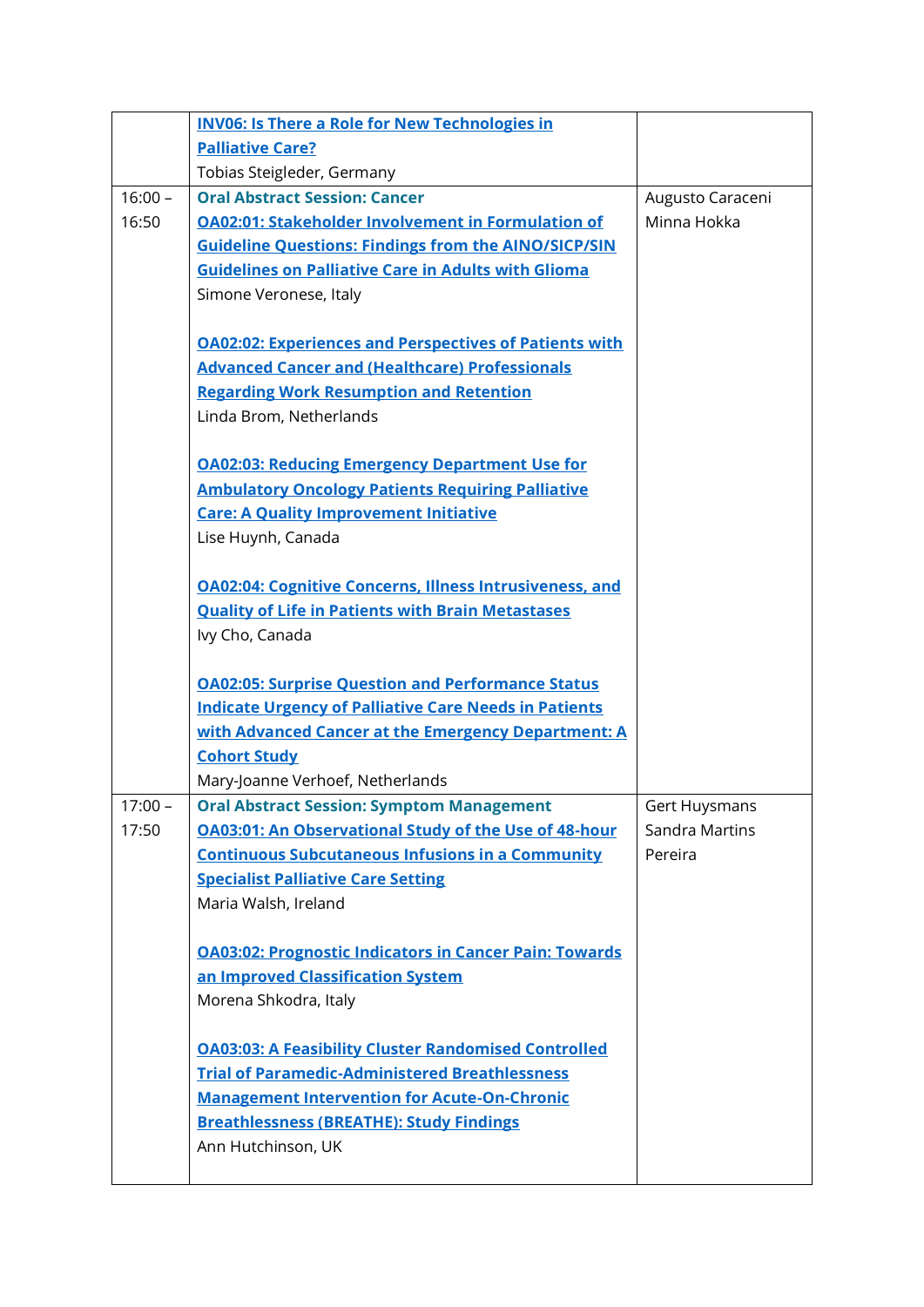|           | <b>OA03:04: Cancer Cachexia: A Scoping Review on Non-</b>      |                |
|-----------|----------------------------------------------------------------|----------------|
|           | <b>Pharmacological Interventions</b>                           |                |
|           | Elisabetta Bertocchi, Italy                                    |                |
|           |                                                                |                |
|           | <b>OA03:05: Randomised Double-Blind, Placebo-Controlled</b>    |                |
|           | <b>Phase III Trial of Oral Melatonin for the Prevention Of</b> |                |
|           | <b>Delirium in Hospital in People with Advanced Cancer</b>     |                |
|           | Meera Agar, Australia                                          |                |
| $18:00 -$ | <b>Oral Abstract Session: End-of-life and Ethics</b>           | Luc Deliens    |
| 18:50     | <b>OA04:01: Home Becomes the Most Common Place of</b>          | Daniela Mosoiu |
|           | <b>Death for Cancer Patients During the COVID-19</b>           |                |
|           | <b>Pandemic, A Descriptive Analysis in England</b>             |                |
|           | Andy Pring, UK                                                 |                |
|           |                                                                |                |
|           | <b>OA04:02: Patients who Die in Hospice within Three Days</b>  |                |
|           | <b>After Admission: Can These Admissions be Prevented?</b>     |                |
|           | Arianne Stoppelenburg, Netherlands                             |                |
|           |                                                                |                |
|           | OA04:03: J Ch-ch-ch-ch-changes J - Towards a New               |                |
|           | <b>EAPC Guideline on Palliative Sedation</b>                   |                |
|           | Holger Brunsch, Germany                                        |                |
|           |                                                                |                |
|           | <b>OA04:04: The Use of Nudges in Physician-Patient</b>         |                |
|           | <b>Discussions about the Relevancy of Life-Sustaining</b>      |                |
|           | <b>Treatments</b>                                              |                |
|           | Anca-Cristina Sterie, Switzerland                              |                |
|           |                                                                |                |
|           | <b>OA04:05: What are Patients' Motives for Requesting</b>      |                |
|           | <b>Euthanasia? A Cross-Sectional Survey among Attending</b>    |                |
|           | <b>Physicians</b>                                              |                |
|           | Stijn Vissers, Belgium                                         |                |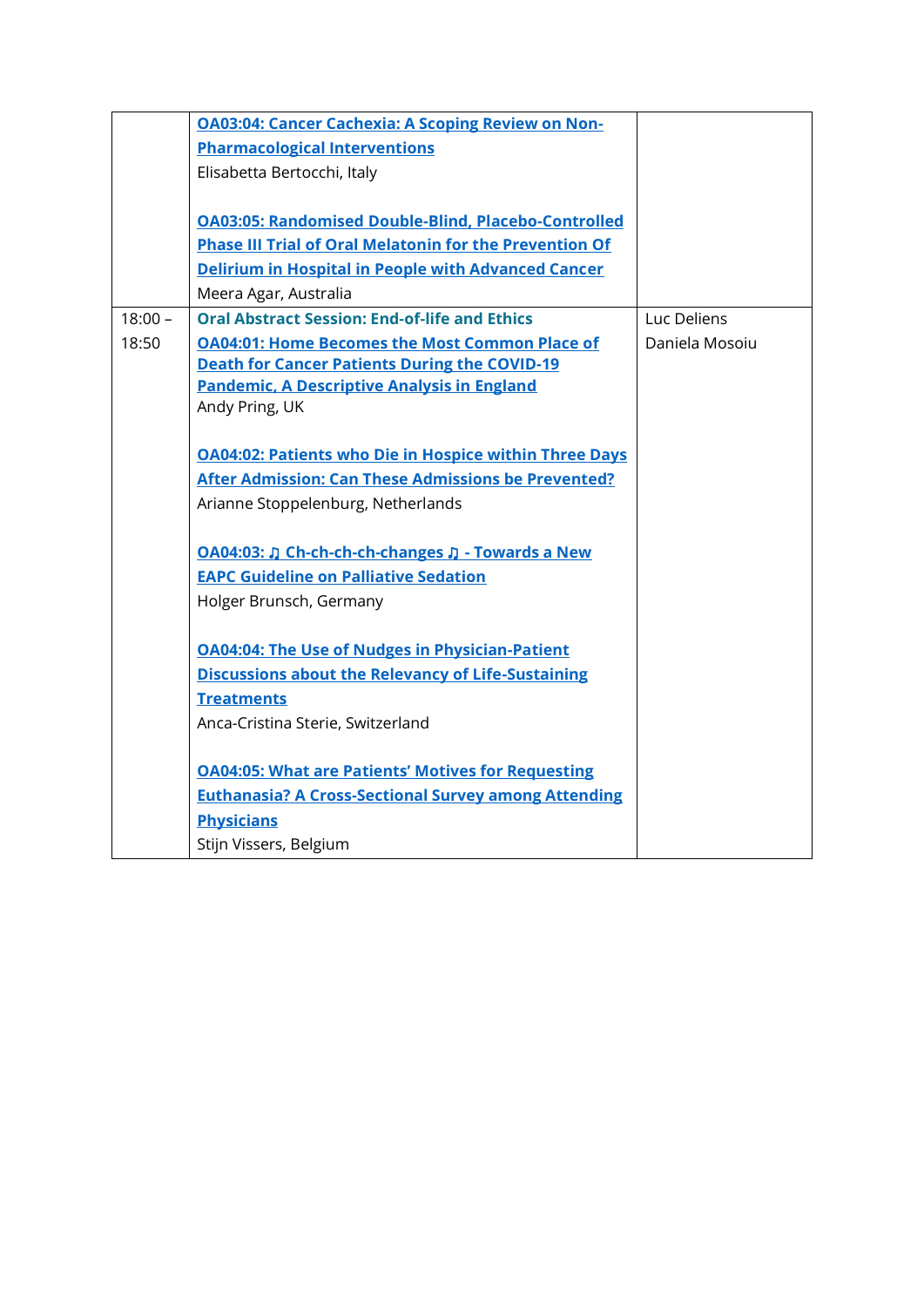## **Thursday 19th May 2022**

| <b>Time</b> | Session/content                                               | <b>Chairs</b>     |
|-------------|---------------------------------------------------------------|-------------------|
| $09:00 -$   | <b>Breakfast Networking</b>                                   |                   |
| 09:50       |                                                               |                   |
| $10.00 -$   | <b>Plenary (PL02)</b>                                         | Catherine Walsh   |
| 10.50       | The Role of Big Data in Palliative Care Research              | Martin Louka      |
|             | Joachim Cohen, Belgium                                        |                   |
|             |                                                               |                   |
|             | <b>Palliative Medicine: Paper of the Year Award</b>           |                   |
| $11:00 -$   | <b>Oral Abstract Session: COVID-19</b>                        | Masanori Mori     |
| 11:50       | <b>OA05:01: Palliative Care Should be Part of a Public</b>    | Kenneth Chambaere |
|             | <b>Health Pandemic Response - How Routine Data</b>            |                   |
|             | <b>Analysis in the COVID-19 Pandemic in England Could</b>     |                   |
|             | <b>Inform Level of Need and Deployment of Services</b>        |                   |
|             | Julia Verne, UK                                               |                   |
|             | <b>OA05:02: The Impact of COVID-19 on the Provision of</b>    |                   |
|             | <b>Voluntary and Community Sector Bereavement</b>             |                   |
|             | <b>Services: A Cross-Sectional Survey from the UK</b>         |                   |
|             | Lucy Selman, UK                                               |                   |
|             |                                                               |                   |
|             | <b>OA05:03: Taming Wicked Problems - Structure and</b>        |                   |
|             | <b>Process Characteristics of Specialist Palliative Care</b>  |                   |
|             | <b>During the COVID-19 Pandemic</b>                           |                   |
|             | Julia Wikert, Germany                                         |                   |
|             |                                                               |                   |
|             | <b>OA05:04: The Impact of COVID-19 on Palliative Care for</b> |                   |
|             | <b>Children within the UK</b>                                 |                   |
|             | Hannah Scott, UK                                              |                   |
|             | <b>OA05:05: Specialist Palliative Care Professionals'</b>     |                   |
|             | <b>Experiences of Moral Distress during COVID-19: A</b>       |                   |
|             | <b>Multiple Qualitative Case Study</b>                        |                   |
|             | Catherine Walshe, UK                                          |                   |
| $12:00 -$   | <b>Oral Abstract Session: End-of-life and Bereavement</b>     | Karl Bitschnau    |
| 12:50       | <b>OA06:01: Inequalities in Access to Bereavement</b>         | Sonja McIlfatrick |
|             | <b>Support Before and During COVID-19: Findings from</b>      |                   |
|             | <b>Voluntary and Community Sector Bereavement</b>             |                   |
|             | <b>Services in the UK</b>                                     |                   |
|             | Lucy Selman, UK                                               |                   |
|             |                                                               |                   |
|             | <b>OA06:02: Understanding Community Anticipatory</b>          |                   |
|             | <b>Medication Care: A Longitudinal Qualitative Interview</b>  |                   |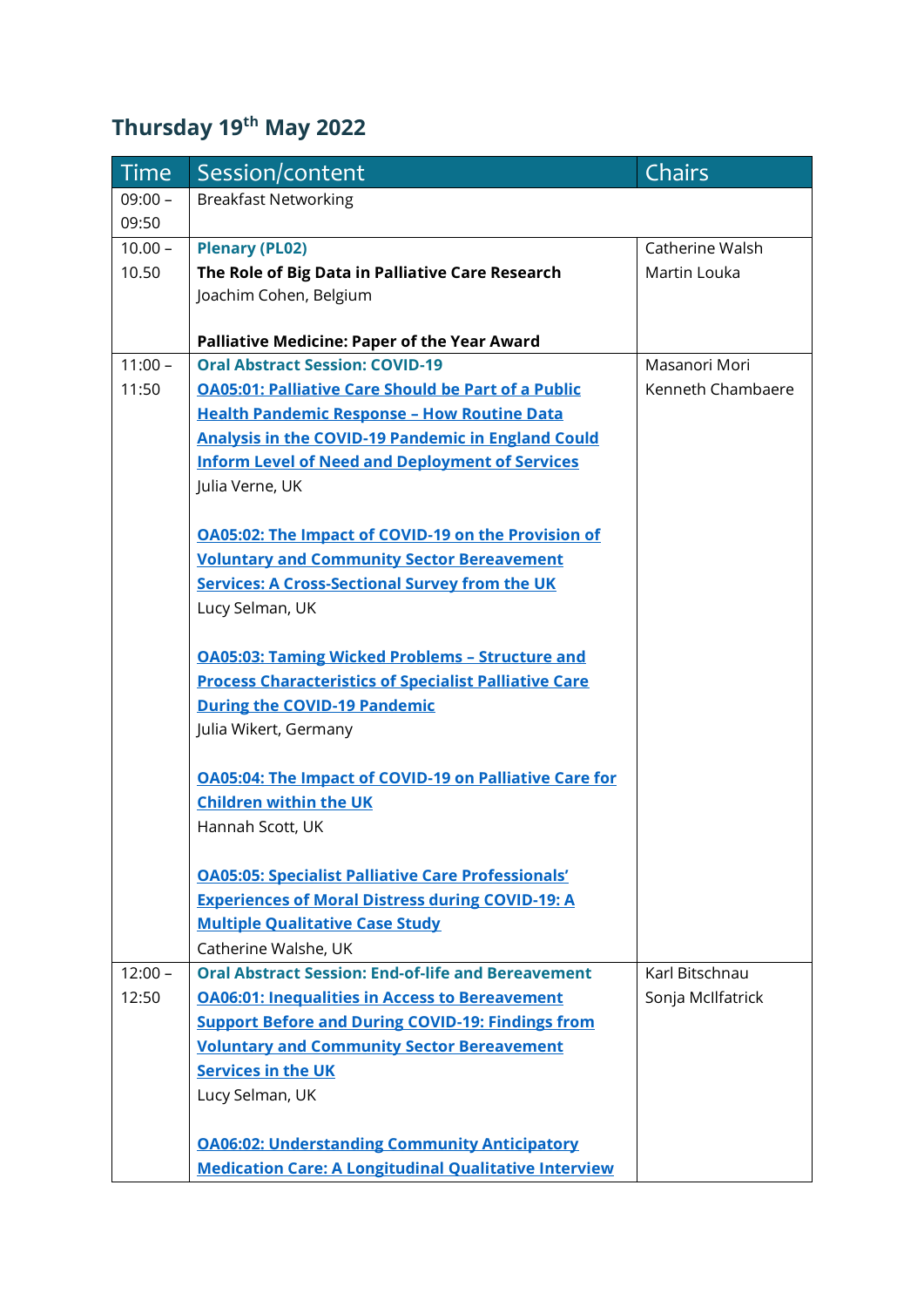|           | <b>Study with Patients, Informal Caregivers and Their</b>                                                           |                    |
|-----------|---------------------------------------------------------------------------------------------------------------------|--------------------|
|           | <b>Clinicians</b>                                                                                                   |                    |
|           | Ben Bowers, UK                                                                                                      |                    |
|           | <b>OA06:03: How do you Develop International Core</b>                                                               |                    |
|           |                                                                                                                     |                    |
|           | <b>Outcomes for Care of the Dying? A Delphi Study to gain</b>                                                       |                    |
|           | <b>Consensus on the Content of the 10/40 Model for Best</b>                                                         |                    |
|           | <b>Care of the Dying Person</b>                                                                                     |                    |
|           | Lia van Zuylen, Netherlands                                                                                         |                    |
|           | <b>OA06:04: Grief, Support Needs and Associated Factors</b>                                                         |                    |
|           | <b>Among People Bereaved During the COVID-19</b>                                                                    |                    |
|           | <b>Pandemic: Baseline Results from a Longitudinal UK</b>                                                            |                    |
|           | <b>Online Survey</b>                                                                                                |                    |
|           | Lucy Selman, UK                                                                                                     |                    |
| $13:00 -$ | <b>Lunchtime and Networking</b>                                                                                     |                    |
| 13:50     |                                                                                                                     |                    |
| $13:00 -$ | <b>Lunchtime Meeting</b>                                                                                            | Geana Kurita       |
| 13:50     | <b>EAPC Research Network meeting</b>                                                                                | Augusto Caraceni   |
|           | Critical Issues in opioid Analgesia                                                                                 |                    |
| $14:00 -$ | Themed Session: Palliative Care Research in the Era of                                                              | Camilla Zimmermann |
| 14:50     | <b>COVID-19</b>                                                                                                     | Tonje Lundeby      |
|           | <b>INV07: Palliative Care in the UK During the COVID-19</b>                                                         |                    |
|           | <b>Pandemic: Provision, Policy and Practice</b>                                                                     |                    |
|           | Katherine Sleeman, UK                                                                                               |                    |
|           |                                                                                                                     |                    |
|           | <b>INV08: Smartphone Based Telemedicine Service as an</b><br><b>Acceptable Model of Care for Cancer Patients in</b> |                    |
|           | <b>Resource Limited Settings During COVID-19 Pandemic:</b>                                                          |                    |
|           | <b>An Observational Study</b>                                                                                       |                    |
|           | Sushma Bhatnagar, India                                                                                             |                    |
|           |                                                                                                                     |                    |
|           | <b>INV09: Research on Advance Care Planning in Nursing</b>                                                          |                    |
|           | <b>Homes During the COVID-19 Pandemic</b>                                                                           |                    |
|           | Nancy Preston, UK                                                                                                   |                    |
| $15:00 -$ | <b>EAPC Researcher Awards</b>                                                                                       | Geana Kurita       |
| 15:50     | <b>Early Researcher Awards:</b>                                                                                     | Camilla Zimmermann |
|           | <b>INV13: Palliative Care and Poverty Reduction: Building</b>                                                       |                    |
|           | a Business Case for Palliative Care Within Universal                                                                |                    |
|           | Health Coverage in Low and Middle-Income Countries.                                                                 |                    |
|           | Jane Bates, Malawi                                                                                                  |                    |
|           | <b>INV14: End-of-Life Communication in Nursing Home</b>                                                             |                    |
|           | Silvia Gonella, Italy                                                                                               |                    |
|           |                                                                                                                     |                    |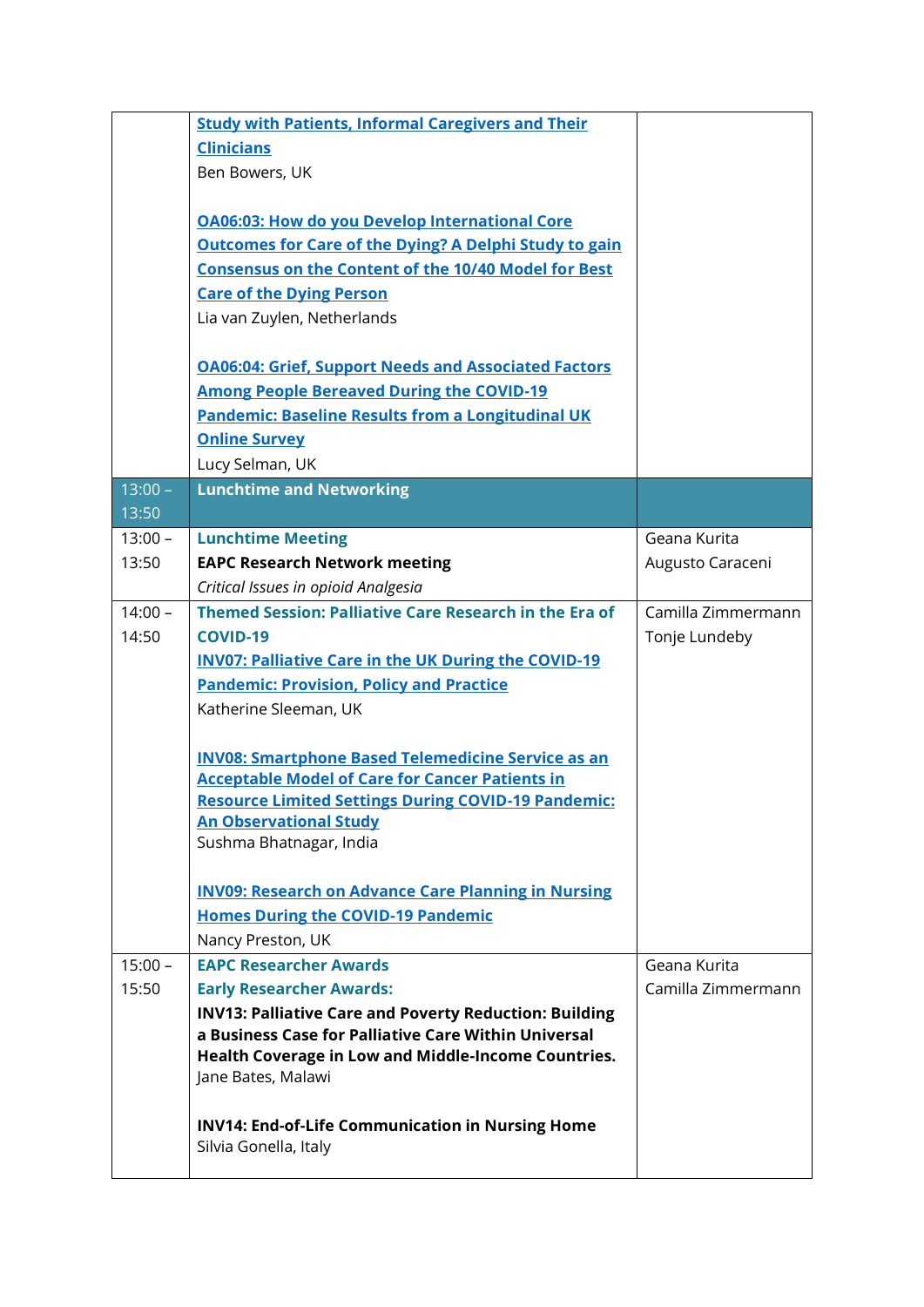|           | <b>Post-Doctoral Awards:</b>                                  |                     |
|-----------|---------------------------------------------------------------|---------------------|
|           | INV15: A Child is Not a Small Adult: Challenges and           |                     |
|           | <b>Opportunities of Integrating Knowledge of Adult</b>        |                     |
|           | <b>Palliative Care Research in Pediatric Palliative Care</b>  |                     |
|           | <b>Research</b>                                               |                     |
|           | Kim Beernaert, Belgium                                        |                     |
|           | <b>INV16: When the "Dismal Science" Meets Incurable</b>       |                     |
|           | Illness: Researching the Economics of Palliative Care         |                     |
|           | Peter May, Ireland                                            |                     |
| $16:00 -$ | <b>Themed Session: How to Perform Research Regarding</b>      | Kenneth Chambaere   |
| 16:50     | <b>Wishes for Hastened Death</b>                              | Christoph Ostgathe  |
|           | <b>INV10: Wishes for Hastened Death: How to Bring</b>         |                     |
|           | <b>Evidence into National Guidelines</b>                      |                     |
|           | Kerstin Kremeike, Germany                                     |                     |
|           |                                                               |                     |
|           | <b>INV11: Researching Medical Assistance in Dying:</b>        |                     |
|           | <b>Lessons to Learn from Canada</b>                           |                     |
|           | Barbara Pesut, Canada                                         |                     |
|           | <b>INV12: The Impact of Assisted Dying Legislation on</b>     |                     |
|           | <b>Palliative Care Practice</b>                               |                     |
|           | Sheri Mila Gerson, UK                                         |                     |
| $17:00 -$ | <b>Oral Abstract Session: Primary Care</b>                    | <b>Scott Murray</b> |
| 17:50     | <b>OA07:01: The Cost of Informal Care in the Last Year of</b> | Sonja McIlfatrick   |
|           | <b>Life: A Health Survey for England Study</b>                |                     |
|           | Miriam Johnson, UK                                            |                     |
|           |                                                               |                     |
|           | <b>OA07:02: Primary Care Provision at the End of Life in</b>  |                     |
|           | <b>Cancer: Care Provision, Continuity and Associations</b>    |                     |
|           | with Hospital Service Usage and Quality Indicators of         |                     |
|           | <b>End of Life Care</b>                                       |                     |
|           | Matthew Grant, Australia                                      |                     |
|           | <b>OA07:03: Remote Palliative Care Education for Primary</b>  |                     |
|           |                                                               |                     |
|           | <b>Care Occupational Therapists and Physiotherapists:</b>     |                     |
|           | <b>Project ECHO AIIHPC</b>                                    |                     |
|           | Cathy Payne, Northern Ireland                                 |                     |
|           | <b>OA07:04: The Effect of Transmural Palliative Care</b>      |                     |
|           | Initiatives on Potentially Inappropriate End-of-Life Care     |                     |
|           | in The Netherlands                                            |                     |
|           | Anne-Floor Dijxhoorn, Netherlands                             |                     |
|           |                                                               |                     |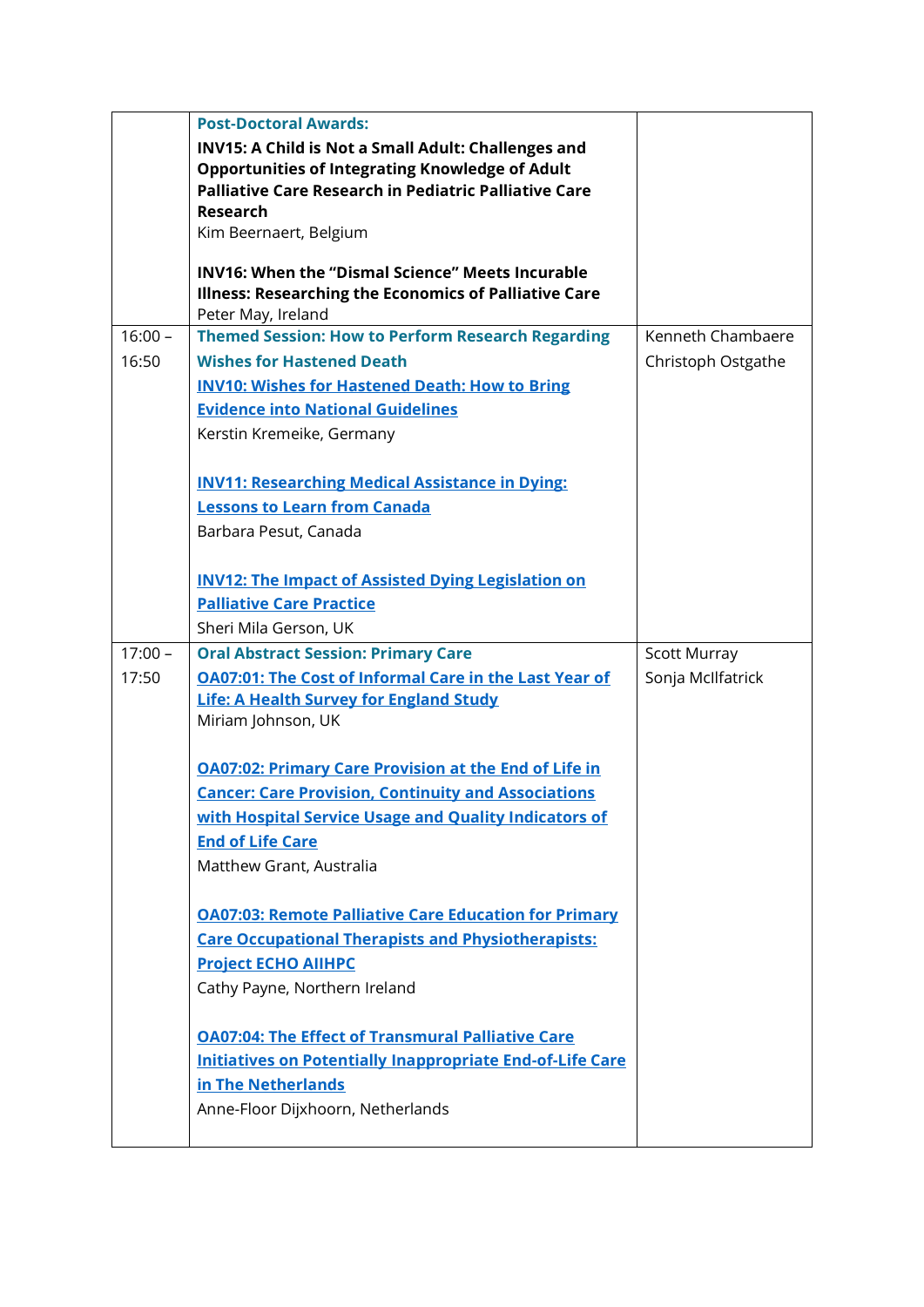|           | <b>OA07:05: Cost of Quality in Palliative Care Centers:</b>    |               |
|-----------|----------------------------------------------------------------|---------------|
|           | <b>Development of a Questionnaire and its</b>                  |               |
|           | <b>Implementation in a Palliative Care Center</b>              |               |
|           | Monika Filitsa Xenikou, Greece                                 |               |
| $18:00 -$ | <b>Oral Abstract Session: Non-Malignant Conditions</b>         | Tonje Lundeby |
| 18:50     | <b>OA08:01: Triggers for Palliative Care Referral in Burn</b>  | David Hui     |
|           | <b>Intensive Care Units: Results from a Qualitative</b>        |               |
|           | <b>Interview Study Based on Professionals' Clinical</b>        |               |
|           | <b>Experience and Knowledge</b>                                |               |
|           | Pablo Hernández-Marrero, Portugal                              |               |
|           |                                                                |               |
|           | <b>OA08:02: Symptom Clusters, Associated Factors and</b>       |               |
|           | <b>Health-Related Quality of Life in Patients with Chronic</b> |               |
|           | <b>Obstructive Pulmonary Disease: A Structural Equation</b>    |               |
|           | <b>Modelling Analysis</b>                                      |               |
|           | Fei Fei, UK                                                    |               |
|           |                                                                |               |
|           | <b>OA08:03: Referral Practices of Respirologists to</b>        |               |
|           | <b>Specialist Palliative Care: A Survey Study</b>              |               |
|           | Michael Bonares, Canada                                        |               |
|           | <b>OA08:04: The Palliative Care Needs of Patients with</b>     |               |
|           | <b>Multiple Sclerosis, Parkinson's Related Diseases and</b>    |               |
|           | <b>Motor Neurone Disease: A Secondary Analysis of the</b>      |               |
|           | <b>OPTCARE Neuro Trial Data</b>                                |               |
|           | Mairéad Doherty, Ireland                                       |               |
|           |                                                                |               |
|           | <b>OA08:05: Palliative Care for People who Use Substances</b>  |               |
|           | <b>During Communicable Disease Epidemics and</b>               |               |
|           | <b>Pandemics: A Scoping Review</b>                             |               |
|           | Jenny Lau, Canada                                              |               |

# **Friday 20th May 2022**

|       | Time Session/content           | Chairs |
|-------|--------------------------------|--------|
|       | 09:00 -   Breakfast Networking |        |
| 09:50 |                                |        |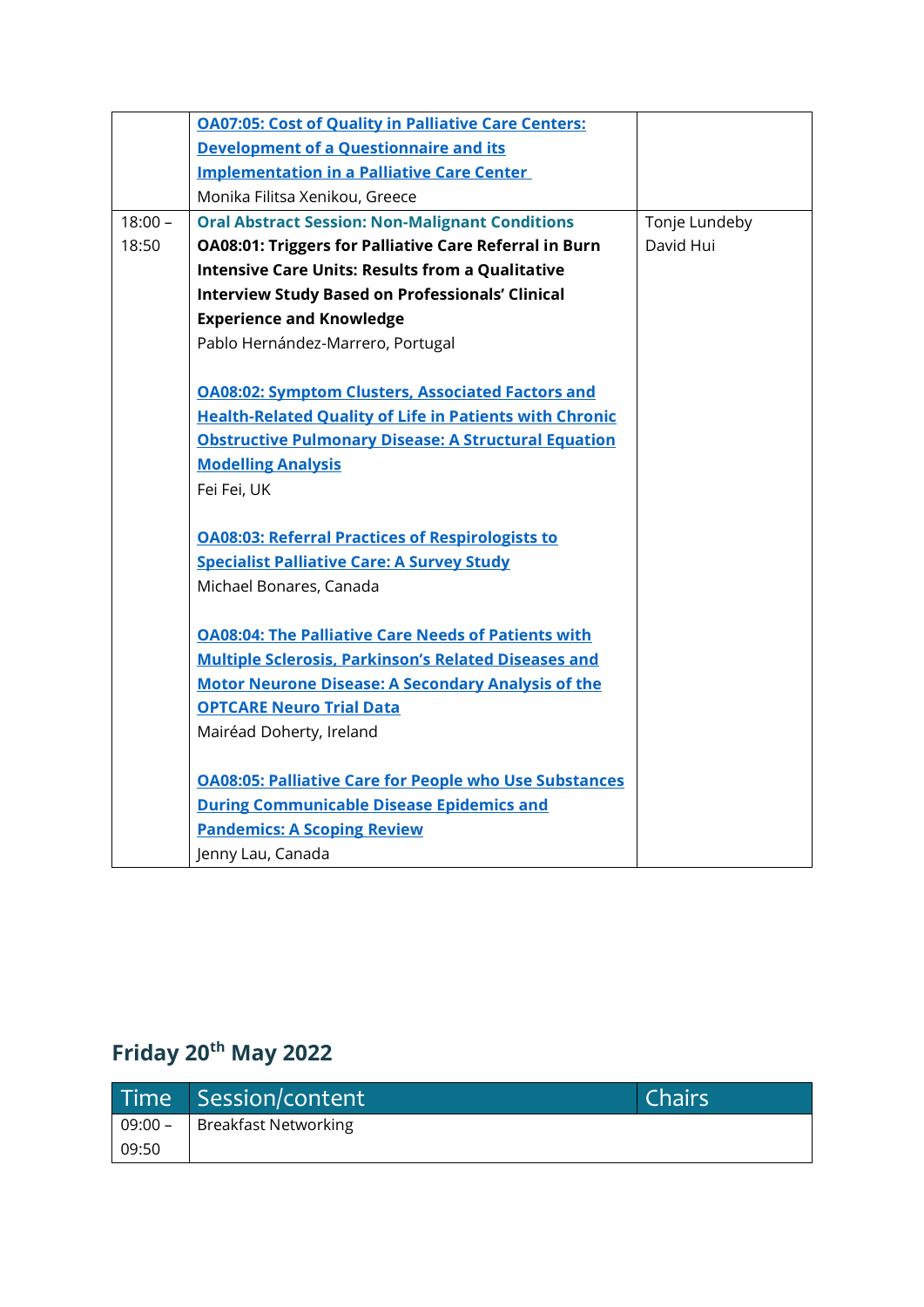| $09:00 -$ | <b>Open-Access Webinar: Palliative Sedation: How much</b>                                                            | Lukas Radbruch       |
|-----------|----------------------------------------------------------------------------------------------------------------------|----------------------|
| 09.50     | consensus is there in Europe? An Update from the EAPC                                                                | Jeroen Hasselaar     |
|           | Taskforce on Palliative Sedation                                                                                     |                      |
| $10.00 -$ | <b>Paediatric Palliative Care Plenary (PPL01)</b>                                                                    | Natasha Pederson     |
| 10.50     | Children's Palliative Care Research - Goals, Challenges,                                                             | Sandra Martins       |
|           | <b>Lessons Learnt and the Future</b>                                                                                 | Pereira              |
|           | Julia Downing, UK                                                                                                    |                      |
|           |                                                                                                                      |                      |
| $11:00 -$ | <b>Oral Abstract Session: Paediatric Palliative Care:</b>                                                            | Julia Downing        |
| 11:50     | <b>Quality, Measurement and Relationships</b>                                                                        | Lizzie Chambers      |
|           | <b>OA11:01: Comprehensibility, Comprehensiveness and</b>                                                             |                      |
|           | <b>Acceptability of a Novel Paediatric Palliative Care</b>                                                           |                      |
|           | <b>Outcome Measure: A Cognitive Interview Study with</b>                                                             |                      |
|           | <b>Children and Families</b>                                                                                         |                      |
|           | Lucy Coombes, UK                                                                                                     |                      |
|           |                                                                                                                      |                      |
|           | <b>OA11:02: Quality of End-of-Life Care in Children with</b>                                                         |                      |
|           | <b>Neurological Conditions in Belgium: A Population-Level</b>                                                        |                      |
|           | <b>Evaluation Using Face-Validated Quality Indicators</b>                                                            |                      |
|           | Veerle Piette, Belgium                                                                                               |                      |
|           |                                                                                                                      |                      |
|           | <b>OA11:03: How can we Measure Quality of Dying, Death,</b>                                                          |                      |
|           | and Quality of Care at the End-of-Life for Children and                                                              |                      |
|           | <b>Young Adults? A Scoping Literature Review</b>                                                                     |                      |
|           | Catriona Mayland, UK                                                                                                 |                      |
|           |                                                                                                                      |                      |
|           | <b>OA11:04: Does it get Better with Age? Exploring the</b>                                                           |                      |
|           | <b>Relationship between Canadian Cardiologists and</b>                                                               |                      |
|           | <b>Respirologists with Specialized Palliative Care</b>                                                               |                      |
|           | Natalie Jewitt, Canada                                                                                               |                      |
| $11:00 -$ | <b>Oral Abstract Session: Geriatrics and Frailty</b>                                                                 | <b>Gert Huysmans</b> |
| 11:50     | <b>OA09:01: Provision of Palliative and End-Of-Life Care in</b>                                                      | Martin Louka         |
|           | <b>Care Homes During the COVID-19 Pandemic: A Mixed</b>                                                              |                      |
|           | <b>Methods Study Designed for Policy Impact</b>                                                                      |                      |
|           | Katherine Sleeman, UK                                                                                                |                      |
|           |                                                                                                                      |                      |
|           | <b>OA09:02: "Just Something Human": Older Swiss Nursing</b>                                                          |                      |
|           | <b>Home Residents Discuss their Will to Live</b>                                                                     |                      |
|           | Marc-Antoine Bornet, Switzerland                                                                                     |                      |
|           |                                                                                                                      |                      |
|           | <b>OA09:03: Effect of Home Healthcare on Hospital</b><br><b>Admission, Palliative Care, and Mortality for People</b> |                      |
|           |                                                                                                                      |                      |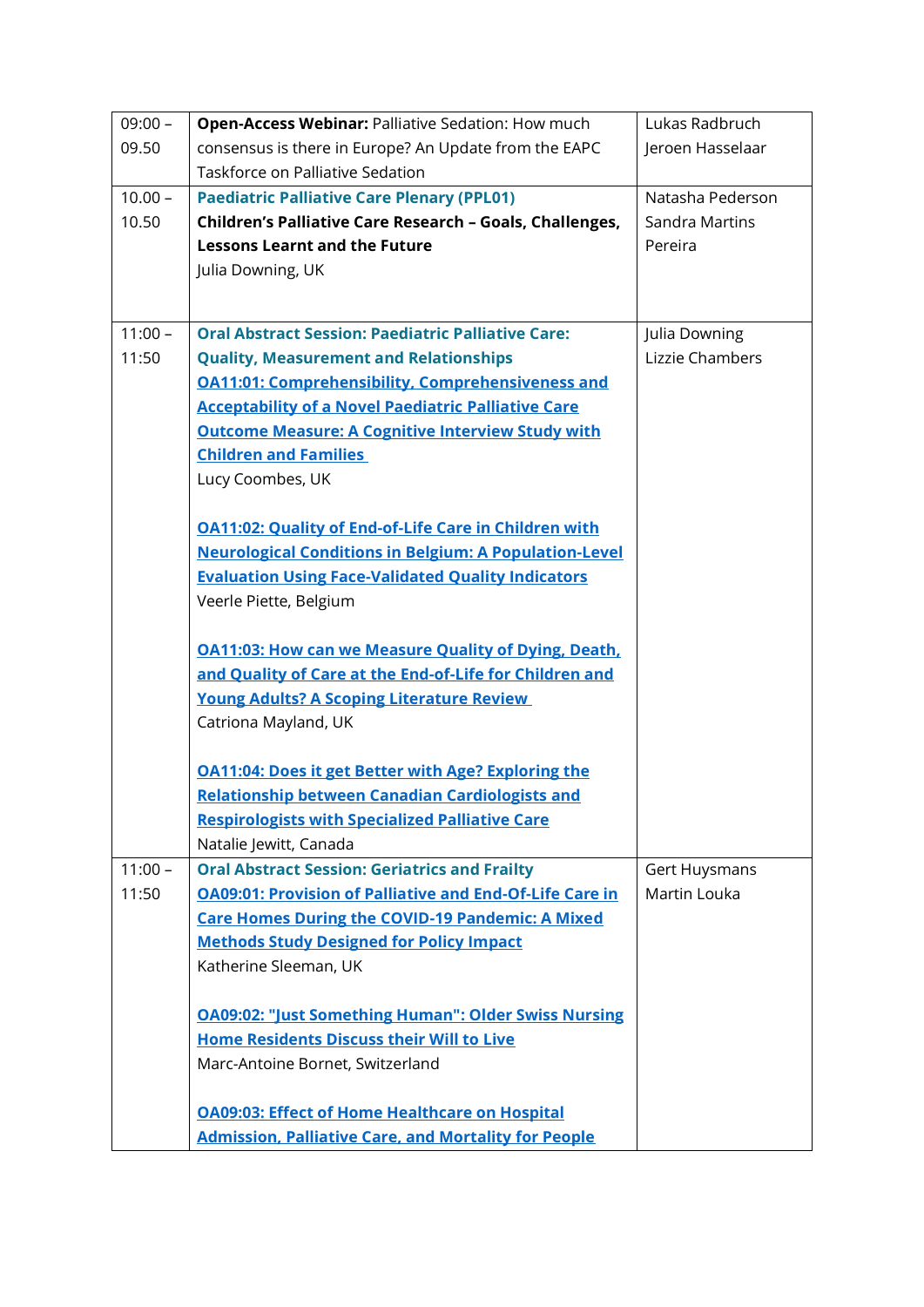|           | with Dementia: Evidence from a Nationwide Cohort               |                   |
|-----------|----------------------------------------------------------------|-------------------|
|           | <b>Study</b>                                                   |                   |
|           | Ping-Jen Chen, UK                                              |                   |
|           |                                                                |                   |
|           | <b>OA09:04: The Risk on Delirium at The End Of Life: A</b>     |                   |
|           | <b>Retrospective Study in Patients Admitted to Hospice</b>     |                   |
|           | <b>Care</b>                                                    |                   |
|           | Rik Stoevelaar, Netherlands                                    |                   |
|           | <b>OA09:05: Suffering Phenotypes Among Community-</b>          |                   |
|           | <b>Dwelling Persons with Severe Dementia: A Latent Class</b>   |                   |
|           | <b>Analysis</b>                                                |                   |
|           | Chetna Malhotra, Singapore                                     |                   |
| $12:00 -$ | <b>Oral Abstract Session: Paediatric Palliative Care:</b>      | Julia Downing &   |
| 12:50     | <b>Experiences, Communication and Compassion</b>               | Jeroen Hasselaar  |
|           | <b>OA12:01: Parents' Experiences of Being Involved in</b>      |                   |
|           | <b>Medical Decision Making for their Child with a Life-</b>    |                   |
|           | <b>Limiting Condition: A Narrative Review</b>                  |                   |
|           | Krystina Poláková, UK                                          |                   |
|           |                                                                |                   |
|           | <b>OA12:02: Insight into the Content of and Experiences</b>    |                   |
|           | with Follow-Up Conversations in Pediatrics: A                  |                   |
|           | <b>Systematic Review</b>                                       |                   |
|           | Eline Kochen, Netherlands                                      |                   |
|           |                                                                |                   |
|           | <b>OA12:03: Children's and Young People's Participation in</b> |                   |
|           | <b>Consultations with Paediatric Oncologists: An Analysis</b>  |                   |
|           | of On The Ground Interactions                                  |                   |
|           | Emma Beecham, UK                                               |                   |
|           |                                                                |                   |
|           | <b>OA12:04: How is Compassion Understood and</b>               |                   |
|           | <b>Experienced by Pediatric Advanced Cancer Patients,</b>      |                   |
|           | <b>Parents, and their Healthcare Providers: A Grounded</b>     |                   |
|           | <b>Theory Study</b>                                            |                   |
|           | Shane Sinclair, Canada                                         |                   |
| $12:00 -$ | <b>Oral Abstract Session: Communication and Advance</b>        | Augusto Caraceni  |
| 12:50     | <b>Care Planning</b>                                           | Sonja McIlfatrick |
|           | <b>OA10:01: Time Estimates in MDT Prognostic</b>               |                   |
|           | <b>Discussions: A Conversation Analytic Study of</b>           |                   |
|           | <b>Prognostication within Multidisciplinary Team</b>           |                   |
|           | <b>Meetings from a UK Hospice</b>                              |                   |
|           | Andrea Bruun, UK                                               |                   |
|           |                                                                |                   |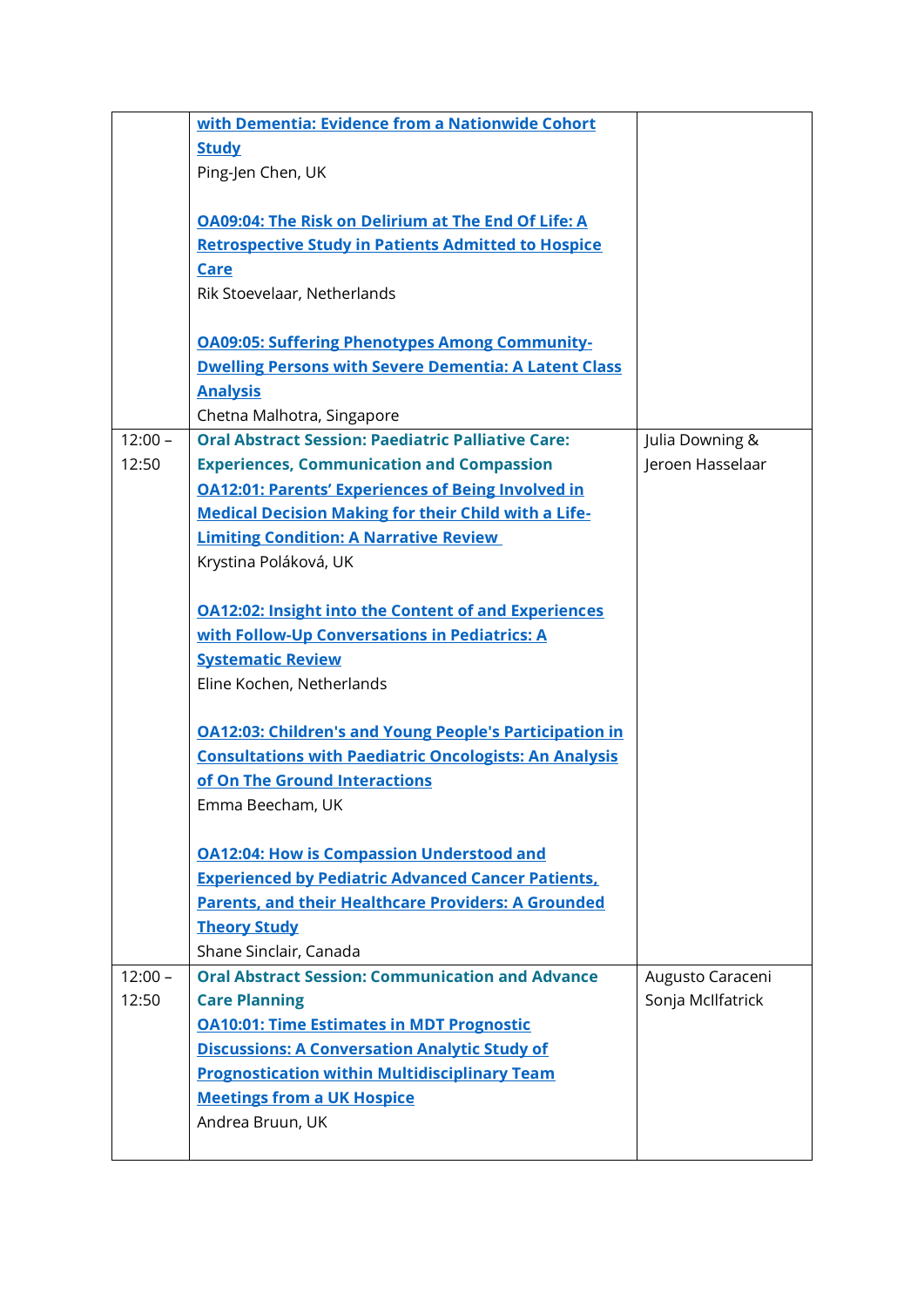|           | <b>OA10:02: "Every Morning, I Offer Her a Cigarette and a</b>                      |                  |
|-----------|------------------------------------------------------------------------------------|------------------|
|           | <b>Talk" - Results from Health Professionals' Documented</b>                       |                  |
|           | <b>Experiences of Desire to Die Conversations with</b>                             |                  |
|           | <b>Patients Receiving Palliative Care</b>                                          |                  |
|           | Kathleen Boström, Germany                                                          |                  |
|           |                                                                                    |                  |
|           | <b>OA10:03: Complexity of Implementing a Nationwide</b>                            |                  |
|           | <b>Advance Care Planning Program: Results from a</b>                               |                  |
|           | <b>Qualitative Evaluation</b>                                                      |                  |
|           | Chetna Malhotra, Singapore                                                         |                  |
|           |                                                                                    |                  |
|           | <b>OA10:04: Inclinations to Strive for Quality and Length of</b>                   |                  |
|           | <b>Life among Patients with Advanced Cancer and a Poor</b>                         |                  |
|           | <b>Prognosis</b>                                                                   |                  |
|           | Naomi C van der Velden, Netherlands                                                |                  |
|           |                                                                                    |                  |
|           | <b>OA10:05: Advance Care Plans: Creation, Content and</b>                          |                  |
|           | Use During Wave 1 of the COVID-19 Pandemic. A                                      |                  |
|           | <b>Retrospective Cohort Study of Coordinate My Care, a</b>                         |                  |
|           | <b>Large Electronic Palliative Care Coordination System</b>                        |                  |
|           | Philippa McFarlane, UK                                                             |                  |
| $13:00 -$ | <b>Lunchtime and Networking</b>                                                    |                  |
|           |                                                                                    |                  |
| 13:50     |                                                                                    |                  |
| $14:00 -$ | <b>Paediatric Palliative Care Plenary (PPL02)</b>                                  | Julia Downing    |
| 14:50     | <b>Best Practices for Involving Children and Young People</b>                      | Natasha Pederson |
|           | in Palliative Care Research                                                        |                  |
|           | Eve Namisango, Uganda                                                              |                  |
| $15:00 -$ | <b>High Scoring Abstracts</b>                                                      | Luc Deliens      |
| 15:50     | <b>HS01: Cochrane Pain, Palliative and Supportive Care</b>                         | Minna Hökkä      |
|           | (PaPaS) Group Review of Spiritual and Religious                                    |                  |
|           | <b>Interventions for Adults with Terminal Illnesses, 2011-</b>                     |                  |
|           | 21. Update of Candy et al. 2012                                                    |                  |
|           | Bella Vivat, UK                                                                    |                  |
|           |                                                                                    |                  |
|           | <b>HS02: The Feasibility, Efficacy, and Safety of the</b>                          |                  |
|           | <b>Modified Comprehensive Treatment Algorithm for</b>                              |                  |
|           | Terminal Cancer Dyspnea: A Multicenter, Prospective,<br><b>Observational Study</b> |                  |
|           | Masanori Mori, Japan                                                               |                  |
|           |                                                                                    |                  |
|           | <b>HS03: The Impact of Transmural Palliative Care</b>                              |                  |
|           | <b>Initiatives on Healthcare Costs in The Netherlands: A</b>                       |                  |
|           | <b>Registration-Based Study</b>                                                    |                  |